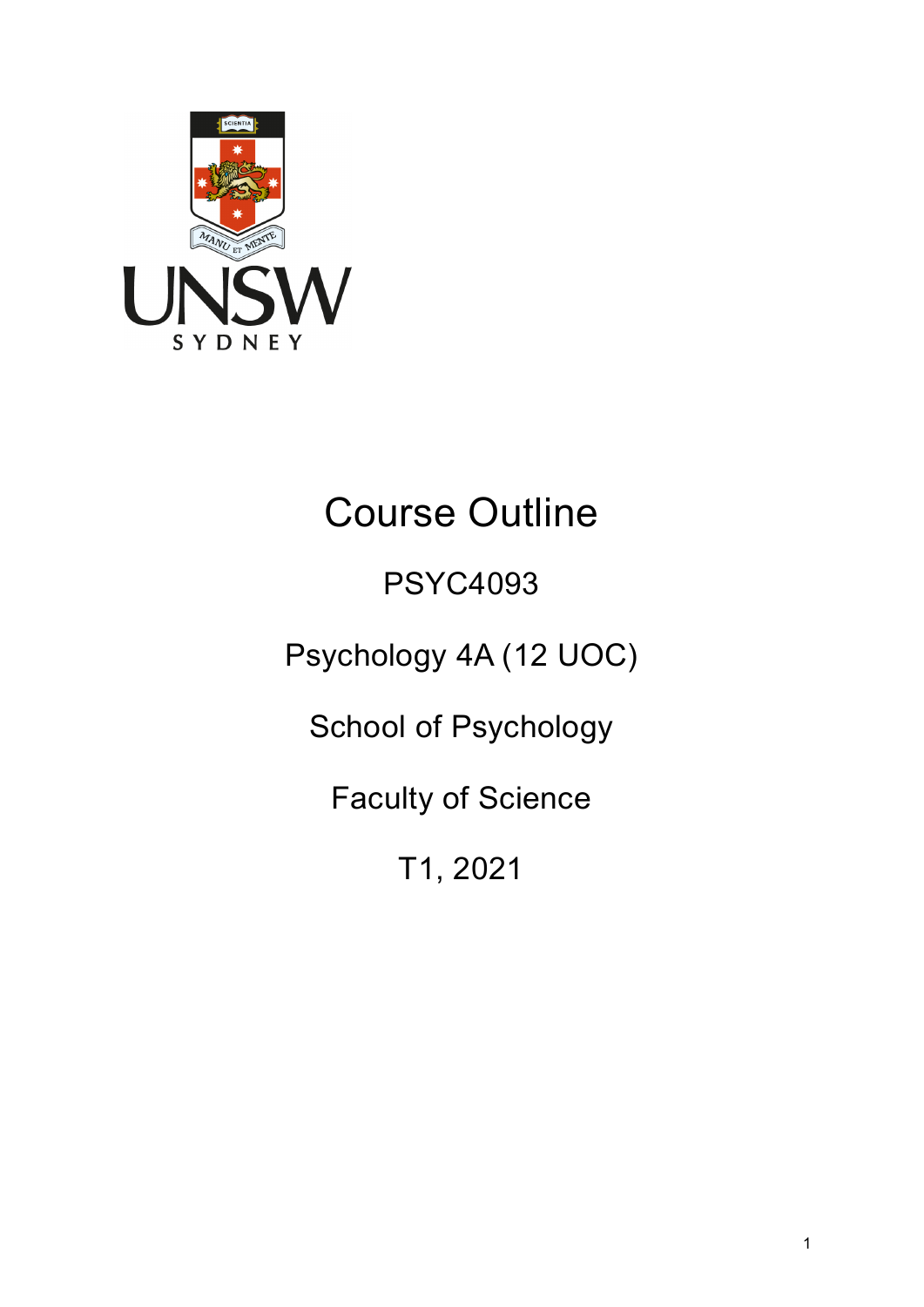# **1. Staff**

| <b>Position</b>                      | <b>Name</b>                            | <b>Email</b>                       | <b>Consultation times and</b><br><b>locations</b>                                        | Contact<br><b>Details</b> |
|--------------------------------------|----------------------------------------|------------------------------------|------------------------------------------------------------------------------------------|---------------------------|
| Course<br>Convenors                  | Denovan Begg<br><b>Thomas Whitford</b> | honours.psychology@un<br>sw.edu.au | By appointment and<br>email<br>Mathews 708<br>By appointment and<br>email<br>Mathews 913 | Contact via<br>email      |
| Lecturer<br>(Ethics)                 | Madelyne Bisby                         | m.bisby@unsw.edu.au                | By appointment and<br>email                                                              | Contact via<br>email      |
| Tutor<br>(Ethics)                    | Kirsten Abbott                         | kirsten.abbott@unsw.edu<br>.au     | By appointment and<br>email                                                              | Contact via<br>email      |
| Lecturer<br>(History and<br>Systems) | Nathan Holmes                          | n.holmes@unsw.edu.au               | By appointment and<br>email<br>Mathews 909                                               | Contact via<br>email      |
| Tutor<br>(History and<br>Systems)    | Michelle<br>Satkunarajah               | m.satkunarajah@unsw.e<br>du.au     | By appointment and<br>email                                                              | Contact via<br>email      |

### **2. Course information**

| Units of credit:                     | 12                                                                                                              |
|--------------------------------------|-----------------------------------------------------------------------------------------------------------------|
| Pre-requisite(s):                    | An APAC-accredited 3-year major sequence in psychology (or<br>equivalent), including advanced research methods. |
| <b>Teaching times and locations:</b> | PSYC4093 Timetable                                                                                              |

### **2.1 Course summary**

This course is compulsory for students undertaking an honours year in psychology. It complements PSYC4103 Psychology 4B as part of the coursework requirement of the Honours Program in Psychology. PSYC4093 has a core component and an elective stream. The core component is taken by all students and comprises a weekly two hour lecture (Weeks 1-5, 7-10) and a one hour tutorial (Weeks 1-5, 7-10). Each elective stream consists of a weekly two hour seminar (9 seminars scheduled throughout Weeks 1-10; note that seminar timetables are set by the elective coordinators). See Section 3. Course Timetable for more information. Students are allocated to one of nine different seminar streams.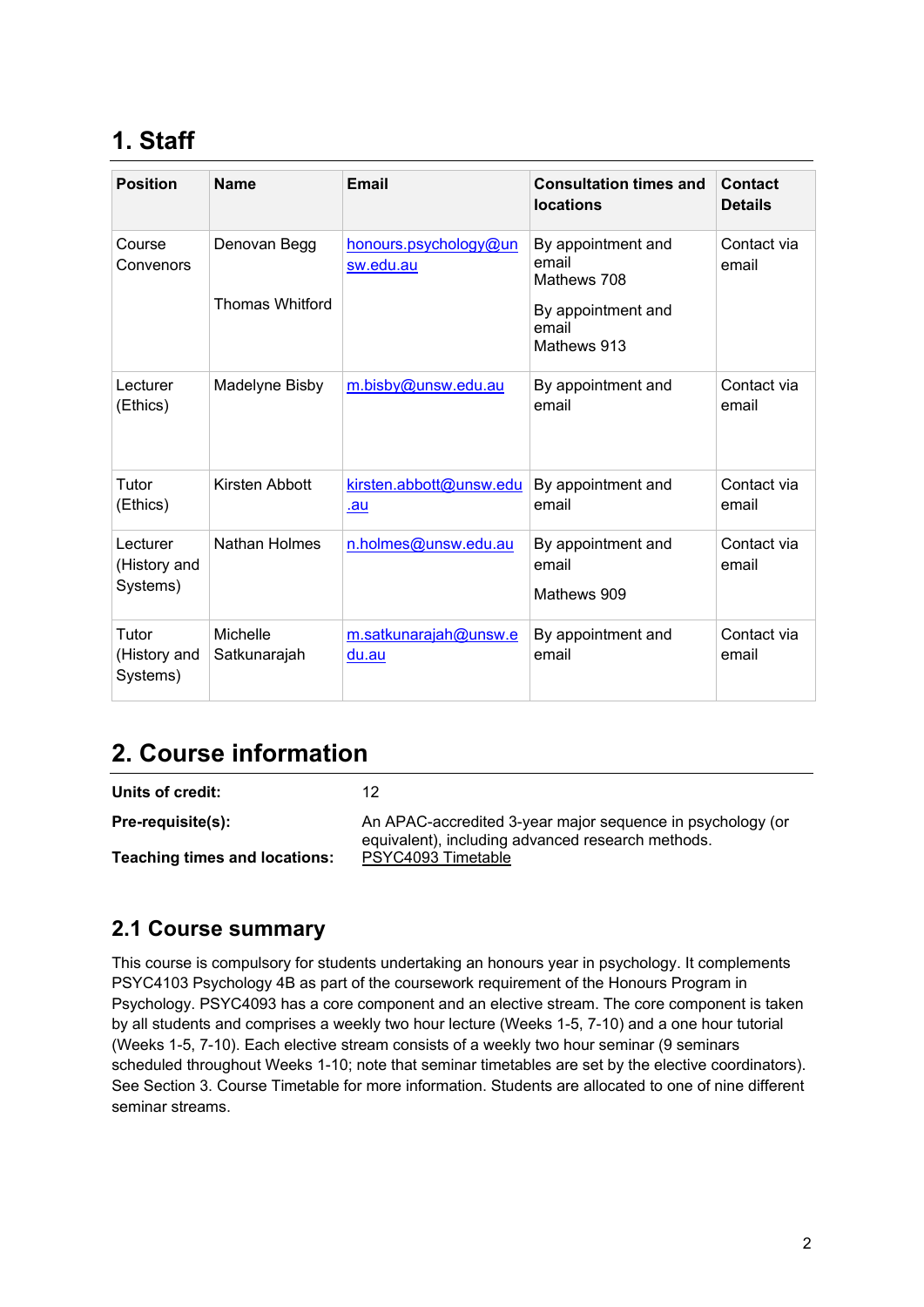#### **PSYC4093 Psychology 4A Core component:**

The core component includes (i) ethical issues for psychologists, and (ii) history and systems of psychology. The ethics section of the course deals with the principles of ethical conduct by psychologists and places emphasis on ethical issues in professional practice. It provides students with an understanding and familiarity with the regulatory and legislative framework pertaining to the practice of professional psychology. Some attention will be given to ethical issues in research. The history and systems section of the course provides an historical introduction to some of the enduring conceptual issues in psychology. Its aim is to clarify contemporary treatments of these issues by considering their past.

#### **PSYC4093 Psychology 4A Elective streams:**

- Humility *(Prof Eddie Harmon-Jones)*
- Associative learning thinking outside the (Skinner) box *(Prof Mike Le Pelley)*
- How does the brain encode, store and retrieve memories? *(Dr Vincent Laurent)*
- Data visualization in R *(A/Prof Danielle Navarro)*
- Recent advances in neuroscience *(Prof Gavan McNally)*
- The psychology of environmental decisions *(Prof Ben Newell)*
- Recognising faces: theory, practical problems and evidence-based solutions *(Dr David White)*
- Social vision: context & expectation (*Prof Colin Clifford*)
- AGGRESSION (*Prof Tom Denson*)

#### **2.2 Course aims**

The core and elective components in PSCY4093 Psychology 4A provide students with advanced education and training in the core psychology attributes based on "*Graduate Attributes of the Four-Year Undergraduate Psychology Program*", available from the Australian Psychology Accreditation Council website. Specifically, the PSYC4093 Psychology 4A core and elective components aim to provide students with an understanding of the history and evolution of psychology as a scientific discipline, ethical issues in psychology theory and practice, and advanced disciplinary knowledge.

#### **2.3 Course learning outcomes (CLO)**

At the successful completion of this course the student should be able to demonstrate an understanding of:

1. the ethical issues in psychology theory and practice. Specifically, the APS Code of Ethics, legislation and legal obligations relevant to the practice of professional psychology. Students should have acquired some skills for resolving ethical dilemmas when they do arise.

2. the history and evolution of psychology as a scientific discipline. Specifically, the historical context that has influenced how psychologists view their discipline; enduring conceptual issues that have characterised psychology; the influences of various cognate disciplines on psychology.

3. advanced knowledge and theoretical concepts in some of the key contemporary areas of psychology.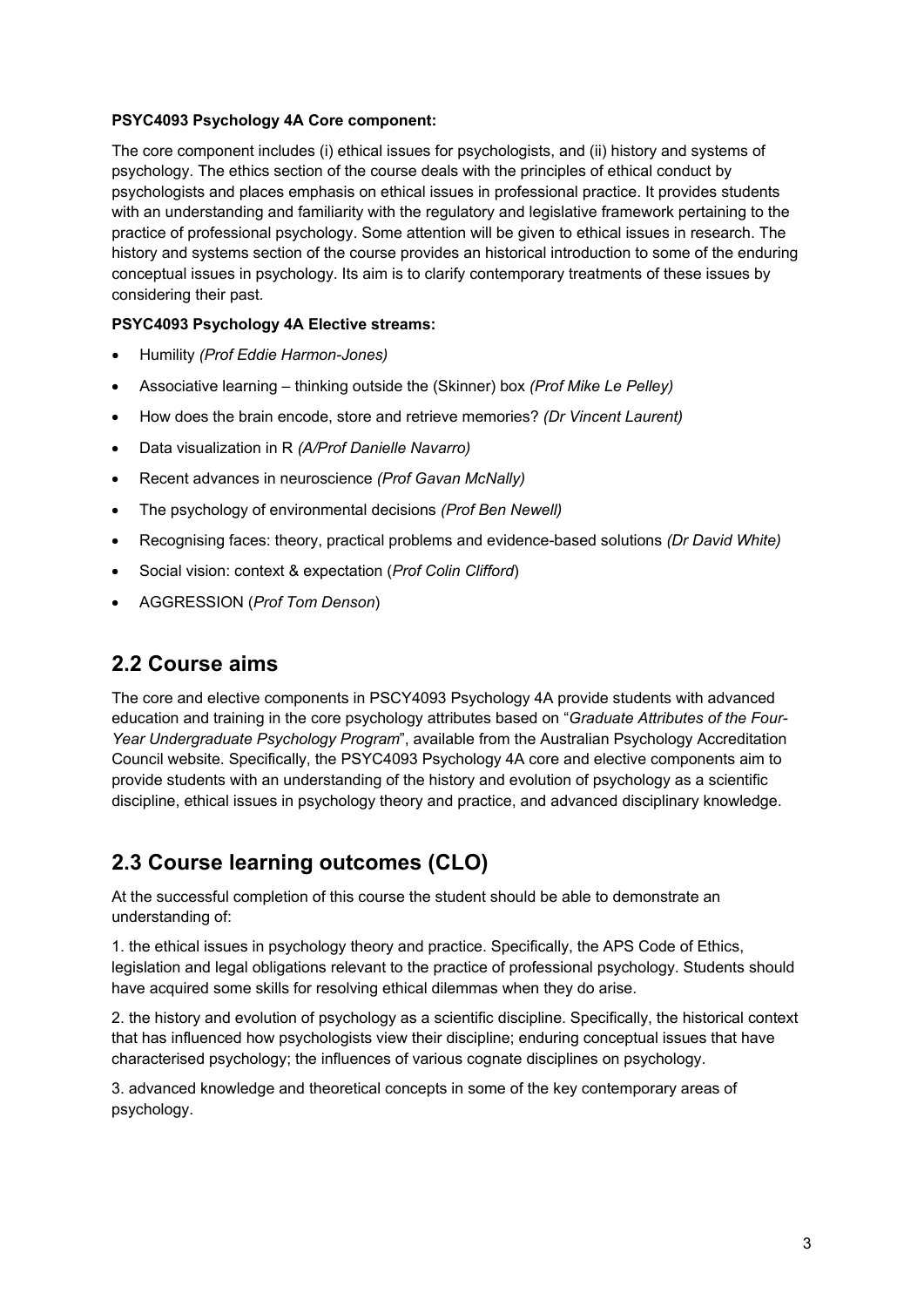|            | <b>Program Learning Outcomes</b>          |                        |                                |                                           |                                                    |                     |                   |
|------------|-------------------------------------------|------------------------|--------------------------------|-------------------------------------------|----------------------------------------------------|---------------------|-------------------|
| <b>CLO</b> | 1. Knowledge                              | 2. Research<br>Methods | 3. Critical<br>Thinking Skills | 4. Values and<br><b>Ethics</b>            | 5. Communication,<br>Interpersonal and<br>Teamwork | 6. Application      | <b>Assessment</b> |
| Ί.         | Lectures, tutorials,<br>online activities |                        | Lectures, tutorials            | Lectures, tutorials,<br>online activities | <b>Tutorials</b>                                   | Lectures, tutorials | Assignments       |
| 2.         | Lectures, tutorials                       | Lectures, tutorials    | Lectures, tutorials            | Lectures, tutorials                       | Tutorials                                          |                     | Assignments       |
| 3.         | Seminars, online<br>activities            | <b>Seminars</b>        | <b>Seminars</b>                | Seminars, online<br>activities            | <b>Seminars</b>                                    | <b>Seminars</b>     | Elective stream   |

## **2.4 Relationship between course and program learning outcomes and assessments**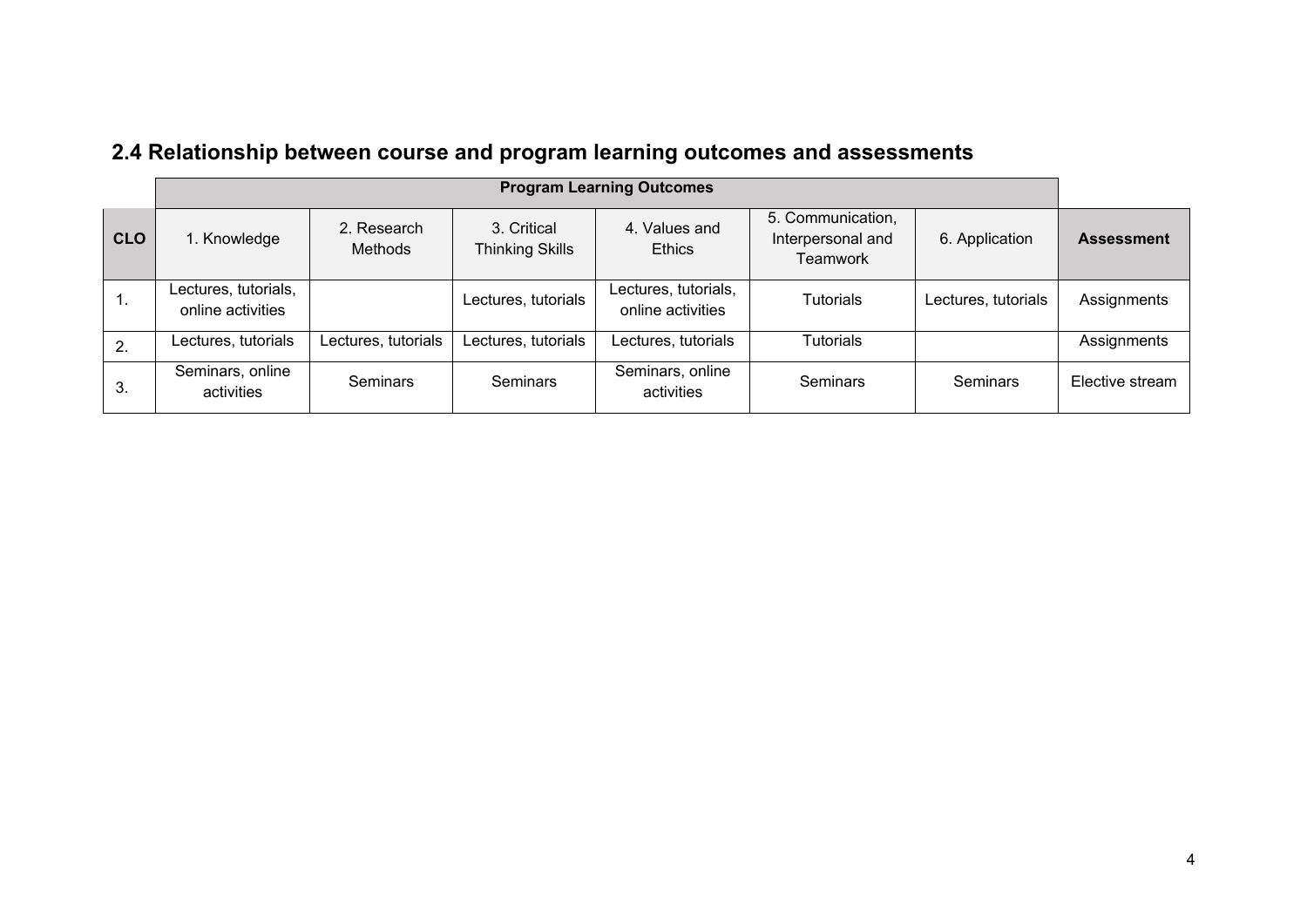## **3. Strategies and approaches to learning**

### **3.1 Learning and teaching activities**

Content and teaching approach are based on providing advanced education and training required for an Honours-level psychology course.

Formal learning for PSYC4093 is via a two hour core lecture per week, a one hour core tutorial per week, and a two hour elective seminar per week.

Lectures in the core component will be delivered online due to University restrictions arising as a consequence of COVID. While students are strongly encouraged to view the lectures live, they will also be recorded and available to view after the event.

Attendance at the weekly core tutorials is mandatory. Students have the option of attending either face-to-face or online tutorials. The core tutorials will allow for facilitated discussion regarding: (i) scenarios describing common ethical dilemmas; and (ii) the historical context of psychology.

Attendance at the Elective seminars is also mandatory. These seminars are based on in-depth discussions and presentations of advanced theoretical and research topics. Seminars will be delivered online due to University restrictions arising as a consequence of COVID.

### **3.2 Expectations of students**

It is expected that students are aware of the UNSW Assessment policy and understand how to apply for special consideration if they are unable to complete an assignment/exam due to illness and/or misadventure.

It is expected that students have read through the School of Psychology Student Guide, and the Honours-related documentation emailed to them after Orientation (e.g., School of Psychology Honours Information Guide).

All news updates and announcements will be made on the 'Announcements' forum on the Moodle page and/or by email. It is the student's responsibility to check Moodle and their student emails regularly to keep up to date.

Students registered with Equitable Learning Services must contact the course co-ordinator immediately if they intend to request any special arrangements for the course assessments, or if any special arrangements need to be made regarding access to the course material. Students' Equitable Learning Plans must be emailed to the course coordinator as soon as they are made available.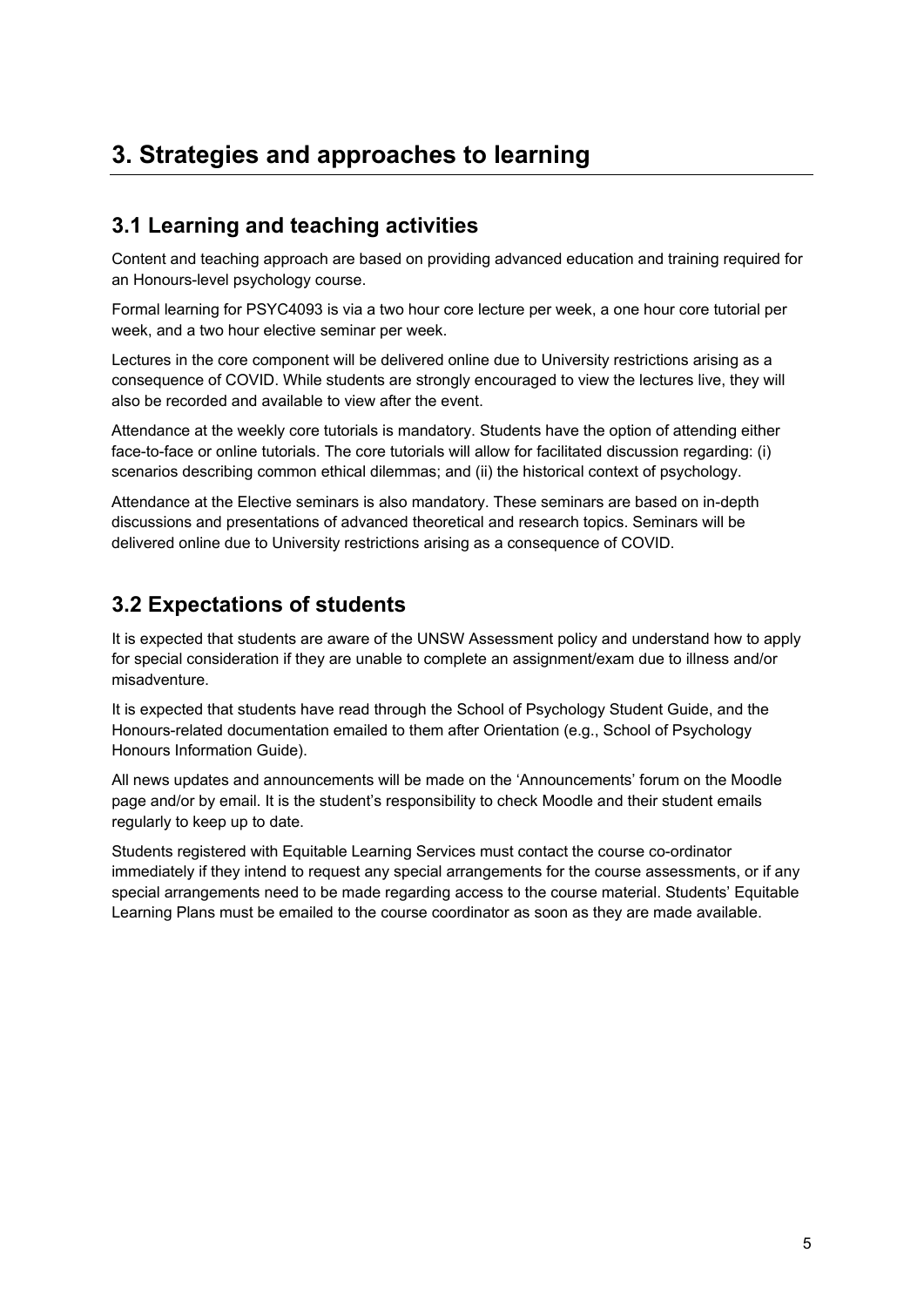# **4. Course schedule and structure**

Each week this course typically consists of 2 hours of lectures, 1 hour of face to face tutorials, and 2 hours of elective seminars. Students are expected to take an additional ~ 15 hours of self-determined study to complete assessments, readings, and exam preparation.

| <b>Week</b>                           | <b>Topic</b>                             | <b>Activity</b>                                |  |
|---------------------------------------|------------------------------------------|------------------------------------------------|--|
| Week 1<br>Week starting<br>15/02/2021 | Ethics; Elective seminar                 | Lecture, tutorial and elective seminar content |  |
| Week <sub>2</sub><br>22/02/2021       | Ethics; Elective seminar                 | Lecture, tutorial and elective seminar content |  |
| Week 3<br>1/03/2021                   | Ethics; Elective seminar                 | Lecture, tutorial and elective seminar content |  |
| Week 4<br>8/03/2021                   | Ethics; Elective seminar                 | Lecture, tutorial and elective seminar content |  |
| Week 5<br>15/03/2021                  | History and Systems; Elective<br>seminar | Lecture, tutorial and elective seminar content |  |
| Week 6<br>22/03/2021                  | Flexibility week                         | Flexibility week                               |  |
| Week 7<br>29/03/2021                  | History and Systems; Elective<br>seminar | Lecture, tutorial and elective seminar content |  |
| Week 8<br>05/04/2021                  | History and Systems; Elective<br>seminar | Lecture, tutorial and elective seminar content |  |
| Week 9<br>12/04/2021                  | History and Systems; Elective<br>seminar | Lecture, tutorial and elective seminar content |  |
| Week 10<br>19/04/2021                 | History and Systems; Elective<br>seminar | Lecture, tutorial and elective seminar content |  |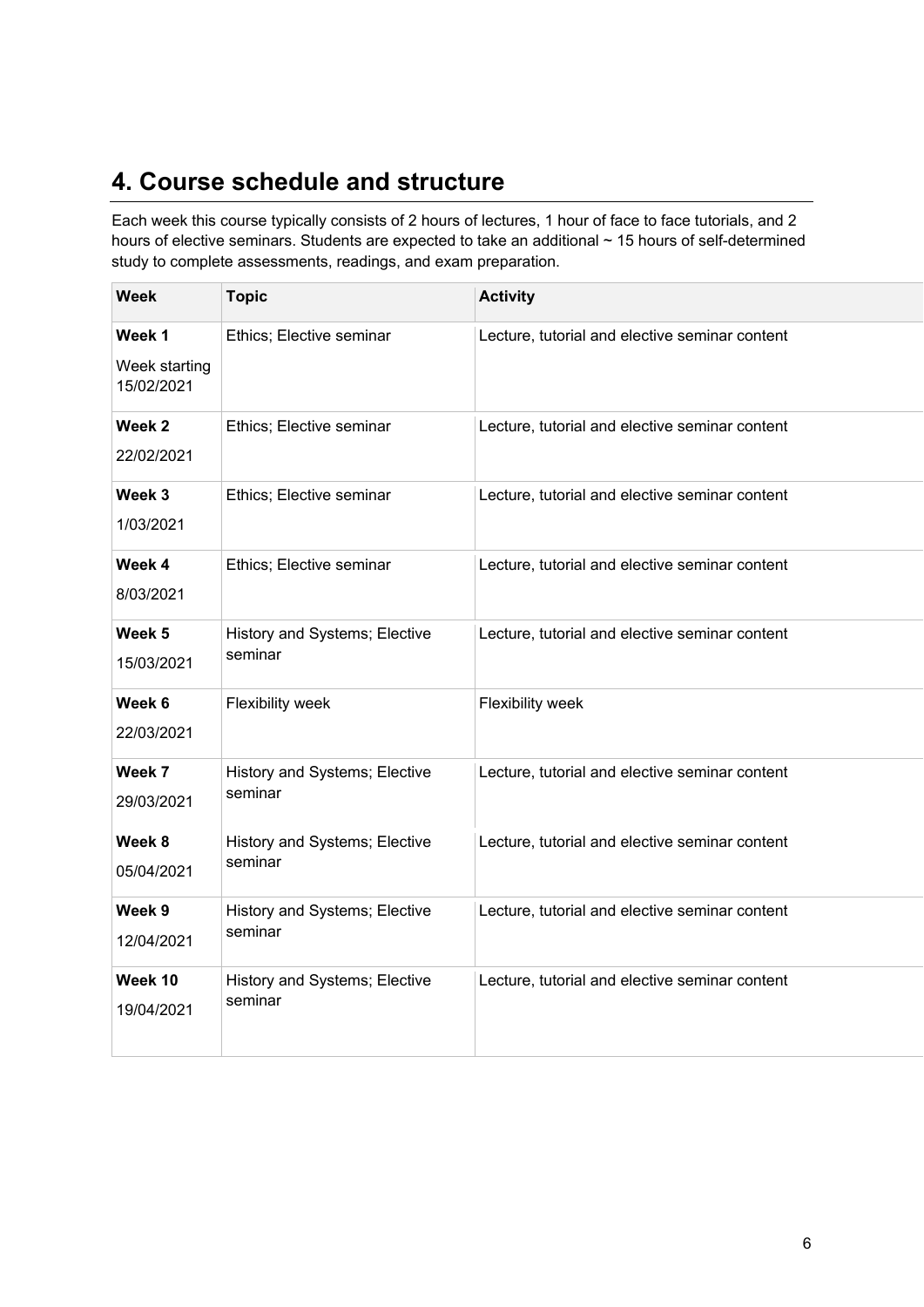## **5. Assessment**

#### **Overview of the assessment structure of the Honours program**

PSYC4072 Honours Research Project 6 UOC and PSYC4073 Honours Research Project 12 UOC add up to 30 UOC for the program's research project/thesis component, while PSYC4093 Psychology 4A and PSYC4103 Psychology 4B, add up to 18 UOC for the coursework component.

The UOC values correspond to assessment weightings as seen in the table below.

| <b>Course</b>   | <b>UOC</b>      | Thesis /<br><b>Coursework</b>      | Component     | $\%$<br><b>Contribution</b><br>to<br>overall<br><b>Coursework</b><br>mark | %<br>Contribution<br>to<br>overall<br><b>Honours mark</b> |                |
|-----------------|-----------------|------------------------------------|---------------|---------------------------------------------------------------------------|-----------------------------------------------------------|----------------|
| <b>PSYC4072</b> | 6               | Thesis (T1)                        |               |                                                                           |                                                           | <b>Thesis</b>  |
| <b>PSYC4073</b> | 24              | Thesis (T2<br>and T <sub>3</sub> ) | <b>Thesis</b> | N/A                                                                       | 62.5                                                      | total<br>62.5% |
| <b>PSYC4093</b> | 12 <sup>2</sup> | Coursework                         | Core (T1)     | 35                                                                        | 13.125                                                    | Course         |
|                 |                 | (T1)                               | Elective (T1) | 25                                                                        | 9.375                                                     | work           |
| <b>PSYC4103</b> | 6               | Coursework                         | Core (T2)     | 15                                                                        | 5.625                                                     | total<br>37.5% |
|                 |                 | (T2)                               | Elective (T2) | 25                                                                        | 9.375                                                     |                |

### **5.1 Assessment tasks**

All assessments in this course have been designed and implemented in accordance with UNSW Assessment Policy.

#### **PSCY4093 (Psychology 4A) Core Component: Assessment Structure**

There are 2 assessments for the PSYC4093 **core** component:

| <b>Assessment task</b>                                      | Length        | $%$ of<br><b>PSYC4093</b><br>mark | <b>Mark</b> | Due date                    |
|-------------------------------------------------------------|---------------|-----------------------------------|-------------|-----------------------------|
| <b>Assessment 1: Core Ethics assignment</b>                 | 2000<br>words | 29.167%                           | /100        | March 29 (Monday<br>Week 7) |
| <b>Assessment 2: Core History and Systems</b><br>assignment | 2000<br>words | 29.167 %                          | /100        | May 3 (Monday)              |

**Assessment 1:** The Ethics assignment is worth 29.167% of your total mark for PSYC4093. The assignment will be due on **Monday, March 29** (Week 7), at 11:59 pm. Assignments submitted late will receive a late penalty of 1 mark for every day late (or part thereof). Submit the assignment to the Turnitin link on Moodle; submission instructions will be posted to Moodle closer to the submission date. The Ethics assignment will be set around Week 3 (on Moodle) and will be based on the Ethical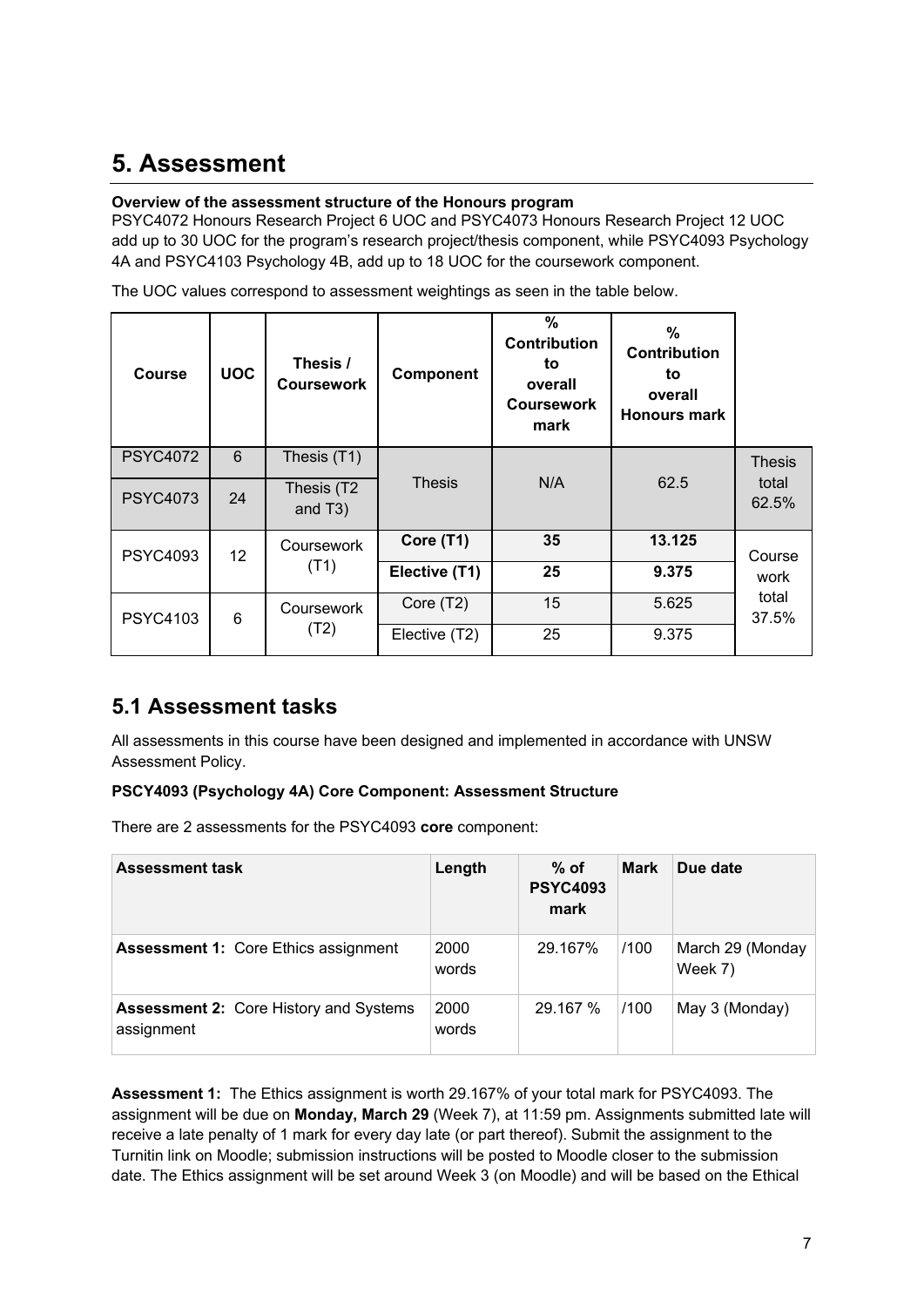Issues section of the course. Essays will be marked and returned via Turnitin. Late assignments will **NOT** be accepted after 10 working days from submission deadline. Late assignments may not receive detailed feedback and/or marker comments

**Assessment 2**: The History & Systems assignment is worth 29.167% of your total mark for PSYC4093. The assignment will be due on **Monday May 3** at 11:59 pm. Assignments submitted late will receive a late penalty of 1 mark for every day late (or part thereof). Submit the assignment to the Turnitin link on Moodle; submission instructions will be posted to Moodle closer to the submission date. The assignment will be based on the History & Systems section of the course. The assignment will be marked and returned via Turnitin. Late assignments will **NOT** be accepted after 10 working days from submission deadline. Late assignments may not receive detailed feedback and/or marker comments

#### **PSCY4093 (Psychology 4A) Elective Component: Assessment Structure**

Each Elective stream has its own assessment structure. The assessments typically include: individual or group seminar presentations, essay and/or final exams. Details of assessments and due dates will be provided by each elective stream coordinator. The Elective stream is worth 41.667% of your mark for PSYC4093.

Below is a summary of the respective weightings of the assessment pieces for PSYC4093:

|                                     | <b>Contribution to</b><br>PSYC4093 mark | <b>Contribution to Overall</b><br><b>Honours mark</b> |
|-------------------------------------|-----------------------------------------|-------------------------------------------------------|
| Ethics (Core) Assignment            | 29.167%                                 | 6.562%                                                |
| History & Systems (Core) Assignment | 29.167%                                 | 6.562%                                                |
| Elective stream                     | 41.667%                                 | 9.375%                                                |
| % of PSYC4093 mark                  | 100%                                    |                                                       |
| % of Overall Honours mark           |                                         | 22.5%                                                 |

**UNSW grading system:** <https://student.unsw.edu.au/grades>

**UNSW assessment policy:** <https://student.unsw.edu.au/assessment>

#### **5.2 Assessment criteria and standards**

Further details and marking criteria for each assessment will be provided to students closer to the assessment release date (see 4.1: UNSW Assessment Design Procedure).

#### **5.3 Submission of assessment tasks**

**Written assessments:** In accordance with UNSW Assessment Policy must be submitted online via Turnitin. No paper or emailed copies will be accepted.

**Late penalties**: deduction of marks for late submissions will be in accordance with School policy (see: [School of Psychology Student Guide\)](http://www.psy.unsw.edu.au/current-students/student-guide).

**Special Consideration:** Students who are unable to complete an assessment task by the assigned due date can apply for special consideration. Special consideration applications must be submitted to Student Central within 3 working days of the assessment due date along with a physical copy of the supporting documentation. Students who have experienced significant illness or misadventure during the assessment period may be eligible. Only circumstances deemed to be outside of the student's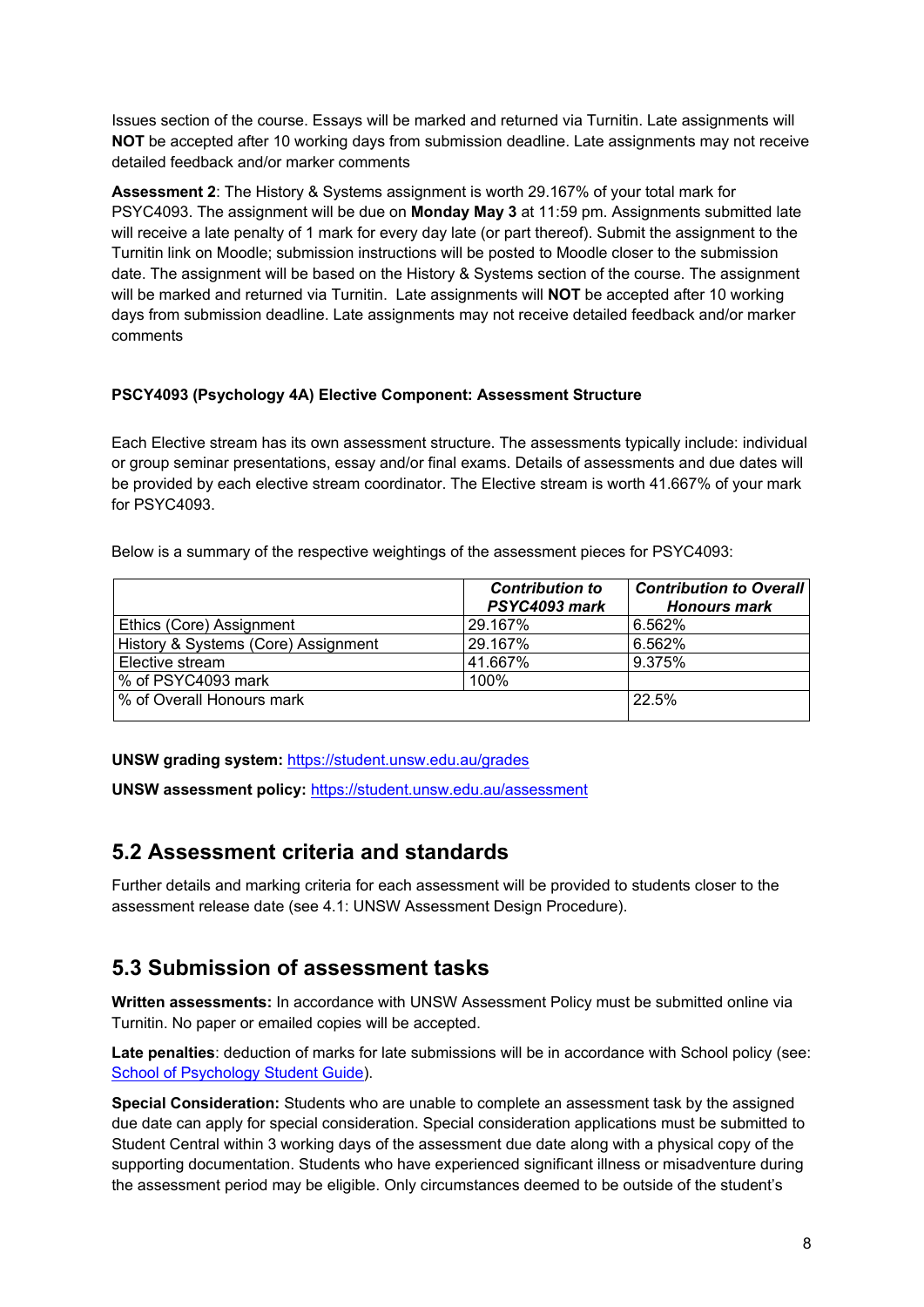control are eligible for special consideration (see - [https://student.unsw.edu.au/special-consideration\)](https://student.unsw.edu.au/special-consideration). In the case of take-home assessment tasks, misadventure must occur for at least 3 consecutive days during the assessment period. If approved, students may be given an extended due date to complete take-home assessments, or an alternative assessment may be set.

**Alternative assessments**: will be subject to approval and implemented in accordance with UNSW Assessment Implementation Procedure.

**Supplementary examinations:** will be made available for students with approved special consideration application and implemented in accordance with UNSW Assessment Policy.

#### **5.4. Feedback on assessment**

Feedback on all pieces of assessment in this course will be provided in accordance with UNSW Assessment Policy.

| <b>Assessment</b>               | When                            | Who                     | Where  | How           |
|---------------------------------|---------------------------------|-------------------------|--------|---------------|
| Ethics assignment               | $\sim$ 10 days after submission | Markers                 | Online | Turnitin      |
| History & Systems<br>assignment | $\sim$ 10 days after submission | Markers                 | Online | ا Turnitin    |
| Elective stream                 | $\sim$ 10 days after submission | Elective<br>Coordinator | Online | .<br>Turnitin |

## **6. Academic integrity, referencing and plagiarism**

The APA referencing style is to be adopted in this course. Students should consult the most recent edition of the publication manual itself (rather than third party interpretations of it) in order to properly adhere to APA style conventions. Students do not need to purchase a copy of the manual, it is available in the library or online. This resource is used by assessment markers and should be the only resource used by students to ensure they adopt this style appropriately.

**Referencing** is a way of acknowledging the sources of information that you use to research your assignments. You need to provide a reference whenever you draw on someone else's words, ideas or research. Not referencing other people's work can constitute plagiarism.

Further information about referencing styles can be located at <https://student.unsw.edu.au/referencing>

**Academic integrity** is fundamental to success at university. Academic integrity can be defined as a commitment to six fundamental values in academic pursuits**:** honesty, trust, fairness, respect, responsibility and courage.*[1](#page-8-0)* At UNSW, this means that your work must be your own, and others' ideas should be appropriately acknowledged. If you don't follow these rules, plagiarism may be detected in your work.

Further information about academic integrity and **plagiarism** can be located at:

- The *Current Students* site <https://student.unsw.edu.au/plagiarism>*,* and
- The *ELISE* training site <http://subjectguides.library.unsw.edu.au/elise>

-

The *Conduct and Integrity Unit* provides further resources to assist you to understand your conduct obligations as a student: [https://student.unsw.edu.au/conduct.](https://student.unsw.edu.au/conduct)

<span id="page-8-0"></span><sup>1</sup> International Center for Academic Integrity, 'The Fundamental Values of Academic Integrity', T. Fishman (ed), Clemson University, 2013.